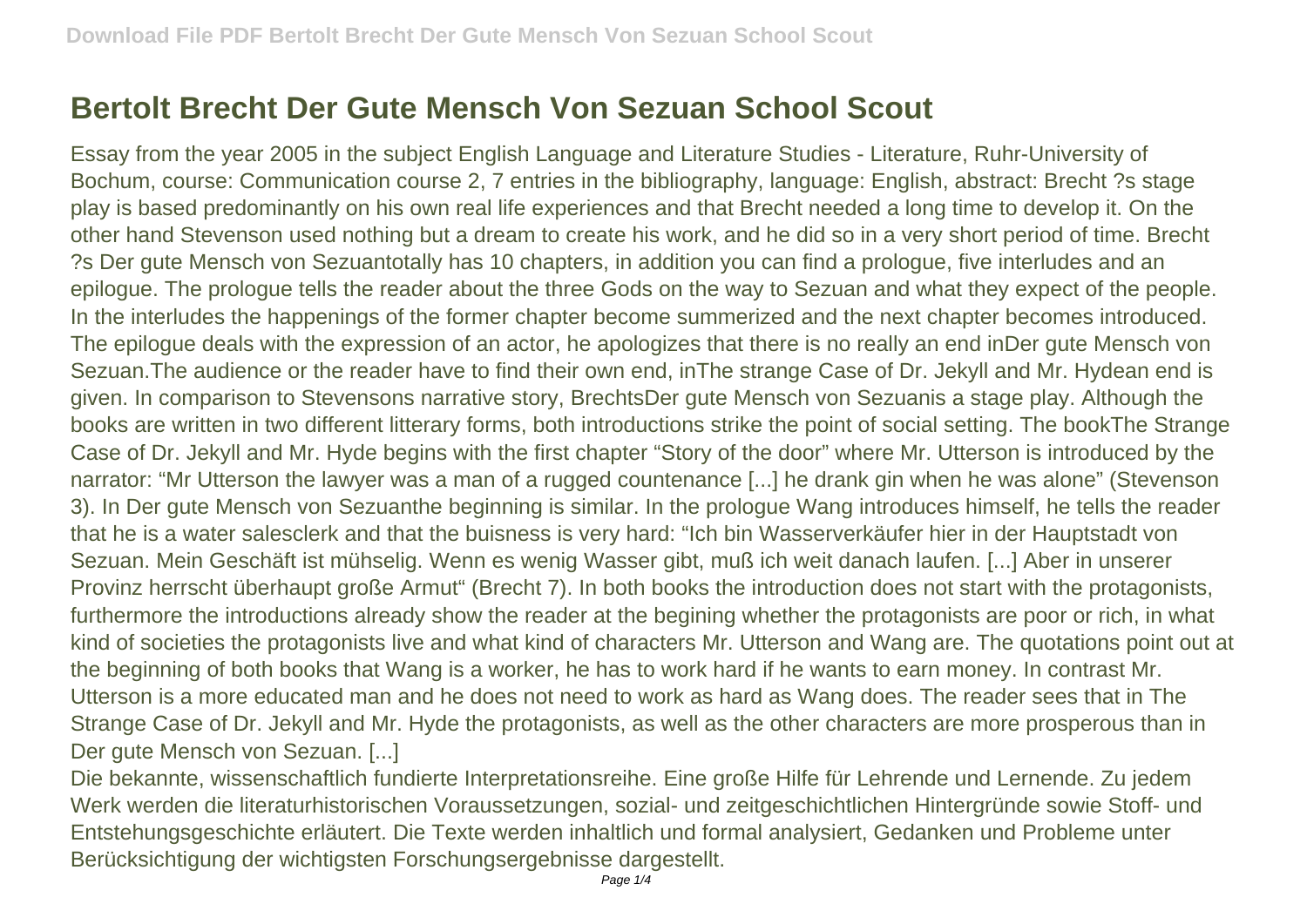First published in 1986. Routledge is an imprint of Taylor & Francis, an informa company.

Der Lektüreschlüssel erschließt Bertolt Brechts "Der gute Mensch von Sezuan". Um eine Interpretation als Zentrum gruppieren sich 10 wichtige Verständniszugänge: \* Erstinformation zum Werk \* Inhaltsangabe \* Personen (Konstellationen) \* Werk-Aufbau (Strukturskizze) \* Wortkommentar \* Interpretation \* Autor und Zeit \* Rezeption \* "Checkliste" zur Verständniskontrolle \* Lektüretipps mit Filmempfehlungen

Brecht's parable of good and evil was first performed in 1943 and remains one of his most popular and frequently produced plays worldwide. This unique bilingual edition allows students to compare the original German text with a translation by one of the world's leading playwrights, Tony Kushner. Three gods come to earth hoping to discover one really good person. No one can be found until they meet Shen Te, a prostitute with a heart of gold. Rewarded by the gods, she gives up her profession and buys a tobacco shop but finds it is impossible to survive as a good person in a corrupt world without the support of her ruthless alter ego Shui Ta. The English translation by Pulitzer Prize-winning playwright Tony Kushner is original and accessible. Contemporary, lively language makes it the perfect English version to elucidate and compare with the original text. This edition also includes a critical introduction and commentary notes on particular words and phrases.

Der gute Mensch von Sezuan

"Three gods come to earth hoping to discover one truly good person. No one can be found until they meet Shen Te, a prostitute with a heart of gold. Rewarded by the gods, she gives up her profession and buys a tobacco shop, but finds it is impossible to be a good person in a corrupt world without the support of her ruthless alter ego, Shui Ta."--Page 4 of cover.

'Brecht's dark, dazzling world-view...makes an absolutely devastating impact. The play is fuelled by the brilliant perception that everyone requires such a dual or split personality to survive.' Evening Standard Three gods come to earth hoping to discover one really good person. No one can be found until they meet Shen Te, a prostitute with a heart of gold. Rewarded by the gods, she gives up her profession and buys a tabacco shop but finds it is impossible to survive as a good person in a corrupt world without the support of her ruthless alter ego Shui Ta. Brecht's parable of good and evil was first performed in 1943 and remains one of his most popular and frequently produced plays worldwide. This Student Edition features an extensive introduction and commentary that includes a plot summary, discussion of the context, themes, characters, style and language as well as questions for further study and notes on words and phrases in the text. It is the perfect edition for students of theatre and literature.

Schülergerechte Interpretationshilfe zu Bertolt Brechts 1943 in der Schweiz uraufgeführtem Theaterstück "Der gute Page 2/4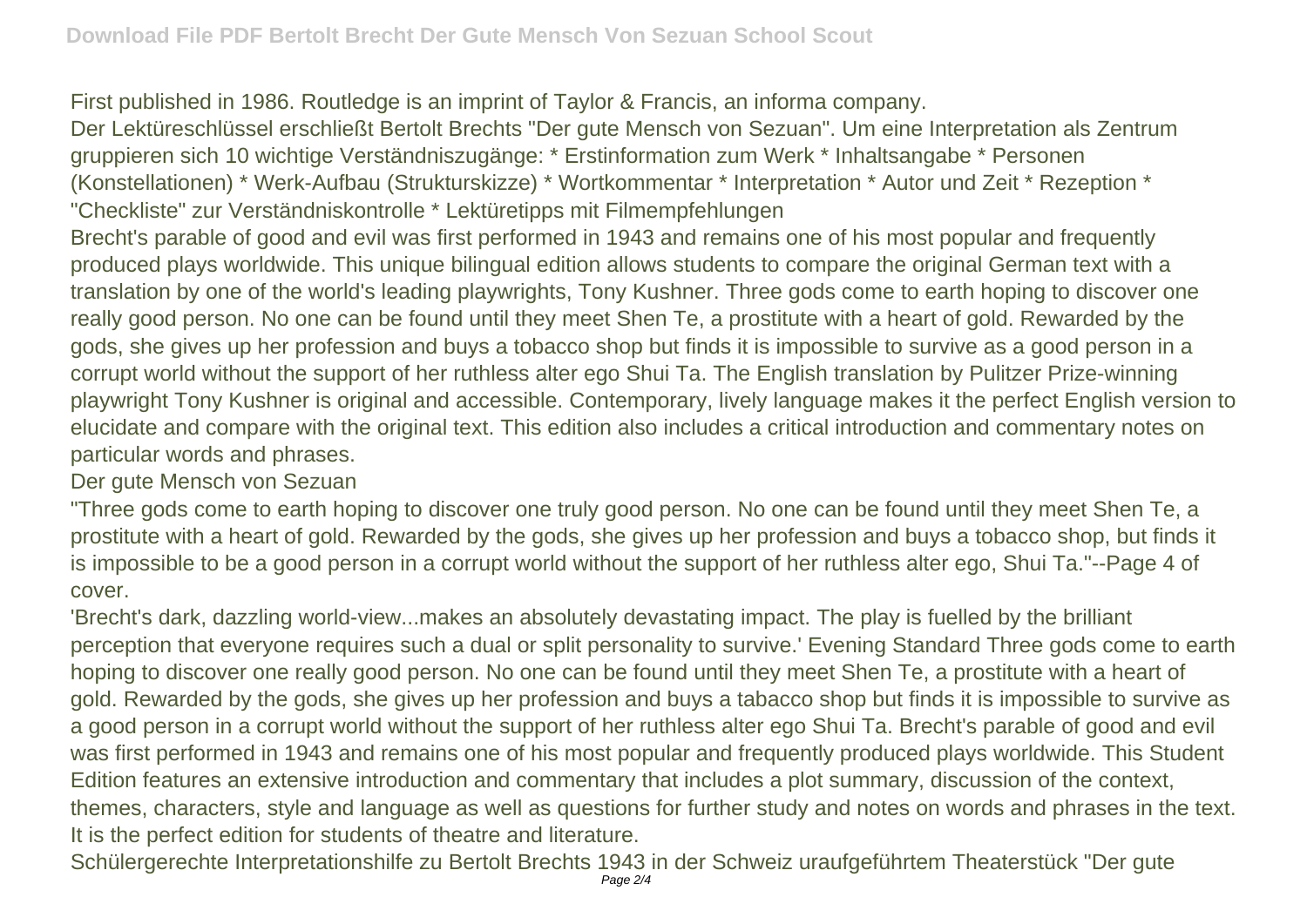Mensch von Sezuan". Mit Prüfungsaufgaben und Musterlösungen.

Studienarbeit aus dem Jahr 2018 im Fachbereich Germanistik - Neuere Deutsche Literatur, Note: 1,7, Freie Universität Berlin (Deutsche Philologie), Veranstaltung: Aufbaumodul Neuere Deutsche Literatur, Sprache: Deutsch, Abstract: Im Zuge der gesellschaftlichen Umwälzungen der industriellen Revolution im 19. Jahrhundert, empfand Bertolt Brecht die bis dahin gängige Form des "aristotelischen Theaters" als nicht mehr zeitgemäß. Aus diesem Grundgedanken heraus entstand das "epische Theater", welches die Scheinrealität des Gespielten aufbrechen und den Zuschauer zum eigenen Handeln und reflektieren anregen sollte. Brecht verstand es mit verschiedenen Mitteln die Tradition zu brechen, auf diese Mittel soll in dieser Seminararbeit am Beispiel seines Parabelstücks "Der gute Mensch von Sezuan" näher eingegangen werden. Dieses gilt als Musterbeispiel für das epische Theater, aus dem viele Elemente des klassischen Dramas entfernt wurden. Diese Elemente und deren Wirkungsabsicht werden, nach einer kurzen Einführung über das epische Theater, in den folgenden Kapiteln näher beleuchtet. Zum Ende der vorliegenden Arbeit wird im letzten Kapitel ein Fazit gezogen, in denen die Kerngedanken zur Wirkungsabsicht von Bertolt Brecht noch einmal zusammengefasst werden.

Studienarbeit aus dem Jahr 2019 im Fachbereich Germanistik - Neuere Deutsche Literatur, Note: 2,3, Universität Regensburg (Institut für Germanistik), Veranstaltung: Basiskurs - Textanalyse, Sprache: Deutsch, Abstract: Ziel dieser Arbeit ist es, am Beispiel von Bertolt Brechts "Der gute Mensch von Sezuan" nachzuvollziehen, mit welchen Mitteln das epische Theater Brüche mit den stilistischen Konventionen des aristotelischen Theaters erwirkt. Zu diesem Zweck wird der Einsatz von Verfremdungseffekten auf der Figuren- sowie der Handlungsebene untersucht. Darüber hinaus sollen die Brüche des Stückes mit den drei aristotelischen Einheiten (Ort, Zeit und Handlung) anhand von Textstellen nachgewiesen und deren Wirkung auf das Publikum untersucht werden.

Studienarbeit aus dem Jahr 2014 im Fachbereich Germanistik - Neuere Deutsche Literatur, Note: 1,3, Ernst-Moritz-Arndt-Universität Greifswald (Deutsche Philologie), Veranstaltung: Grundkurs Neuere Deutsche Literatur, Sprache: Deutsch, Abstract: Die folgende Arbeit beschäftigt sich mit Bertolt Brechts Parabelstück "Der gute Mensch von Sezuan". Es weist eine dramatische Form auf und wurde in den Jahren 1938 bis 1940 in der Emigration verfasst. Das Drama ist eines seiner wohl bedeutendsten Bühnenwerke. Dieses Werk wird hinsichtlich der Konstitution der Geschlechtsidentitäten (=Gender) untersucht. Außerdem soll nachgewiesen werden, dass die Maskierung der Protagonistin Shen Te zum Vetter Shui Ta einen Wechsel der Geschlechtsidentität und somit eine Veränderung der sozialen Möglichkeiten sowie der Wahrnehmung durch die Gesellschaft darstellt. Im Folgenden werden zunächst konzise die Grundthesen erläutert, die Judith Butler in ihrem gendertheoretischen Konzept entwickelte. Um meine Fragestellung zur Maskierung der Shen Te zu beantworten, werde ich mich Butlers Konzept bedienen. Im weiteren Verlauf soll diese Arbeit im direkten Vergleich klären, wie und warum die Figuren der Shen Te und Shui Ta sich in der Interaktion mit der Gesellschaft präsentieren. Hierfür wird stets eng am Dramentext gearbeitet. Ebenso muss man die Reaktion der Gesellschaft im Umgang mit ihnen betrachten und aufzeigen, wie aus diesen Akten das Bild der Weiblichkeit und